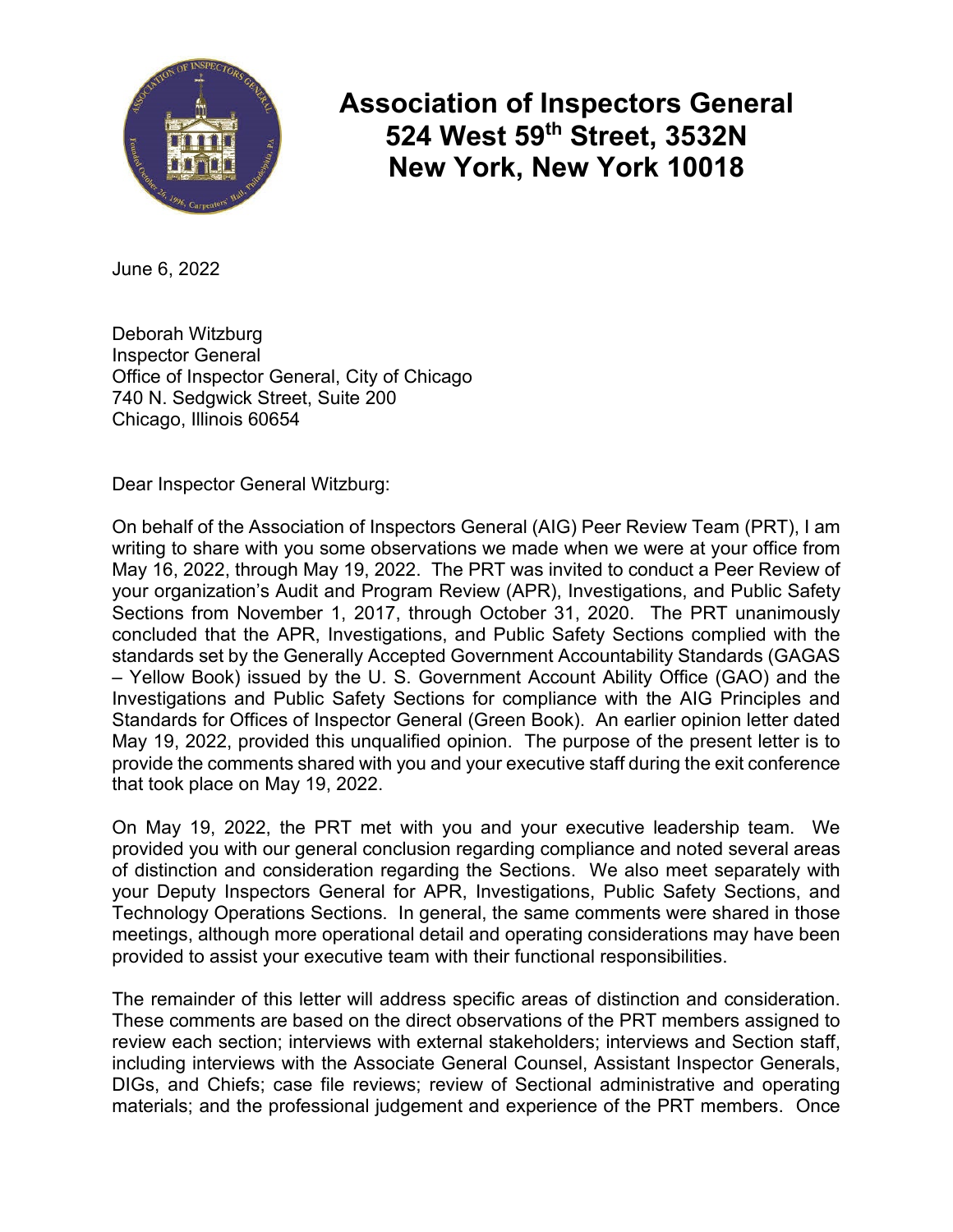Inspector General Deborah Witzburg City of Chicago Office of Inspector General Peer Review Management Letter June 6, 2022 Page 2 of 8

again, nothing in this management letter diminishes the unanimous conclusion of the PRT members that the reviewed areas of the City of Chicago Office of Inspector General (COIG) met all relevant GAGAS and AIG standards for the period under review.

# **Overall Comments – Areas of Distinction**

- **Appointment of a New Inspector General:** The recent appointment of Deborah Witzburg as the new Inspector General for the COIG presents itself as an excellent opportunity for her to imprint her stamp on the office. With her prior experience as an Assistant State Attorney with the Cook County State's Attorney's Office and her prior time in various positions and responsibilities within the COIG, she is uniquely qualified to take this office to the next level to fulfill its full potential as an independent, nonpartisan oversight agency for the City of Chicago.
- **Staff:** The PRT found the staff at all levels of the organization to be highly educated, highly motivated, professionals who appear to genuinely enjoy what they do. Their training and prior work experience contributes greatly to the office. Morale appears to be high, and it seems that staff sincerely enjoy working together. There is respect amongst the staff both within and between the different sections. If there are any considerations to be made regarding the staff, it is that they are looking for more empowerment. Allow supervisors and staff to make decisions. They crave more involvement and there is no better way to develop your staff and create future leaders than to have them involved in appropriate decision-making matters.
- **Stakeholders:** The PRT met with several stakeholders, entities that interact with the COIG on a regular basis. The stakeholders included representatives from different City of Chicago Departments and various entities external to the City. The PRT found that the COIG has fostered positive relationships with these entities and is very well respected by them. It should be noted that positive comments were received by all sections of the COIG, APR, Investigations, and Public Safety.

### **Overall Comments – Areas of Consideration**

- **Training Management:** During the prior peer review, it was recommended that there be a central point of coordination to ensure all staff complete requirements associated with their respective certifications. This has not yet been implemented due to staffing changes; however, this continues to remain a recommendation by the PRT. It should be noted that the COIG is in the process of creating a central point of coordination system.
- **Policy Distribution:** When new employees are hired by the COIG they are given a two-week period to review all policies. Their completion of this task is officially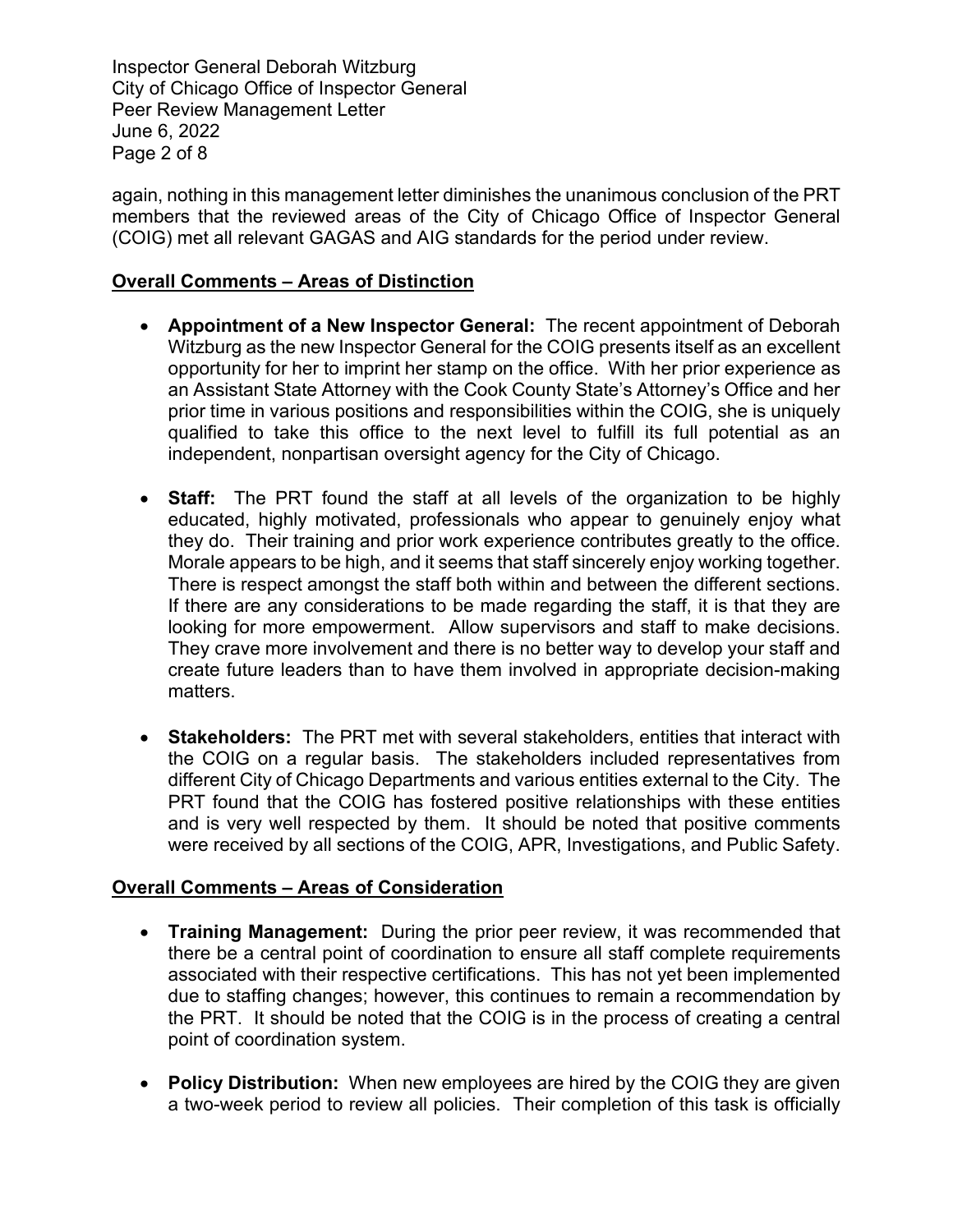Inspector General Deborah Witzburg City of Chicago Office of Inspector General Peer Review Management Letter June 6, 2022 Page 3 of 8

> tracked electronically within the office's internal policy distribution system. In contrast, when current employees are notified of a new or revised policies via an office-wide email, there is no official tracking method to ensure staff have reviewed the policies. Currently this information can be manually extracted from the system, but from what we were shown, it is a laborious process and does not produce a report that shows who did or did not review the new or revised policy. A discussion with the DIG for the Technology and Operations section confirmed that this request can be implemented and would be a useful tool.

# **APR Section – Areas of Distinction**

- **Training:** The PRT reviewed the APR members training files and found the APR staff not only met but often exceeded the annual CPE required by the AIG. In addition, the PRT noted that the APR staff commented that APR's supervisory team encourages and keeps the team informed of CPE opportunities.
- **Audit Based Software:** The PRT noted that, as was recommended in the 2019 Management Letter, the APR is in the process of executing a Request for Proposal process to obtain an audit-based system for the APR section. An audit-based case management system will provide a more efficient process for workpaper documentation and cross referencing, workpaper ownership and documentation of management reviews and documented management guidance.
- **Audit Planning Survey:** The PRT noted the APR's effort to include City of Chicago departments, alderman, and citizens in the planning process related to audits by disseminating a survey through their Twitter, Facebook, and other electronic media accounts. It is recommended that APR values the external input into the APR process.
- **Leadership:** The PRT noted the OIG promoted the Deputy Inspector General and Chief Performance Analyst from within the APR. This practice affords the APR institutional knowledge. It also affords the ARP administrative staff an undeniable advantage to understanding the needs and challenges of the APR staff members at each level.

### **APR Section – Areas of Consideration**

• **Prior Consideration – Documentation:** The PRT members reviewed the 2019 AIG Peer Review Management letter which suggested the COIG should document the consideration of potential fraud risk indicators in the project planning phase of the audit. Although the APR planning process includes "Project-Based Risk Assessment" workpaper, the PRT noted an absence of this standard workpaper in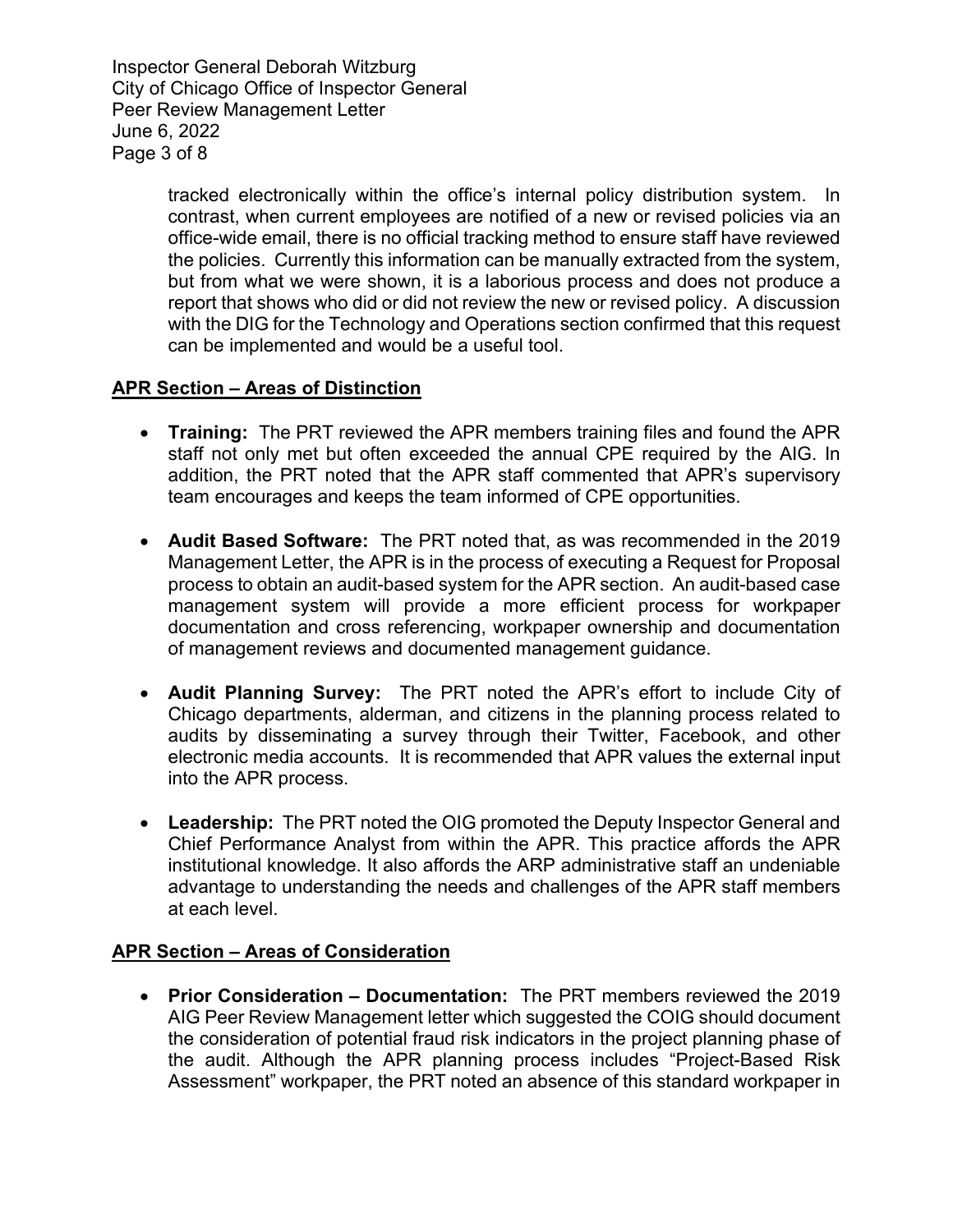Inspector General Deborah Witzburg City of Chicago Office of Inspector General Peer Review Management Letter June 6, 2022 Page 4 of 8

> the sample of electronic workpaper files for reports published during the review period.

> The 2019 Management Letter also recommended the APR document the results of any previous audits that are directly related to the potential audit objectives. The PRT noted that copies of related audits were included in electronic workpaper files. However, the PRT noted an absence of clear documentation of the source, purpose and conclusion(s) related to the audit reports and their relevance to the subject matter of the audit being planned. This type of documentation allows APR staff who are reviewing electronic workpapers to understand the relevance of the audits without having to read the complete document.

> Lastly, the 2019 Management letter suggested the APR document the identity of people, resources and/or data systems from which the material was acquired. The PRT noted that electronic workpaper files included several PDF documents for which this information was not documented. The inclusion of this information will provide guidance to APR staff that need to obtain similar information in the future.

- **Preliminary External Survey:** The PRT noted earlier that the APR created and disseminated a survey to departments, alderman, and citizens to obtain their feedback on the 2022 Audit Plan. APR may be able to additionally benefit from using this survey to developing the audit plan. By distributing a broader survey to departments, alderman and the public to identify their areas of concern the APR can obtain even more public buy-in for their efforts to accomplish the OIG's mission.
- **Timely Reporting Process:** The PRT reviewed the ARP reporting process and noted consistent tracking of the milestones for each project. However, the PRT noted the sample of reports we reviewed from were issued from 177 to 359 days after the close of fieldwork. The reporting and review process in place undoubtedly contributes to the accuracy and quality of the APR reports. However, setting specific timelines for each step in the review process can improve upon the timeliness of the APR reports while maintaining their accuracy and quality.

### **Investigations Section – Areas of Distinction**

• **Complaint Intake / Complaint Review:** In the prior peer review, the PRT made recommendations regarding logging all complaints, even when the matter is not related to the City of Chicago. The COIG has since updated its complaint intake function and all complaints, regardless of jurisdiction, are logged. This will assist the COIG in various areas, to include intelligence collection.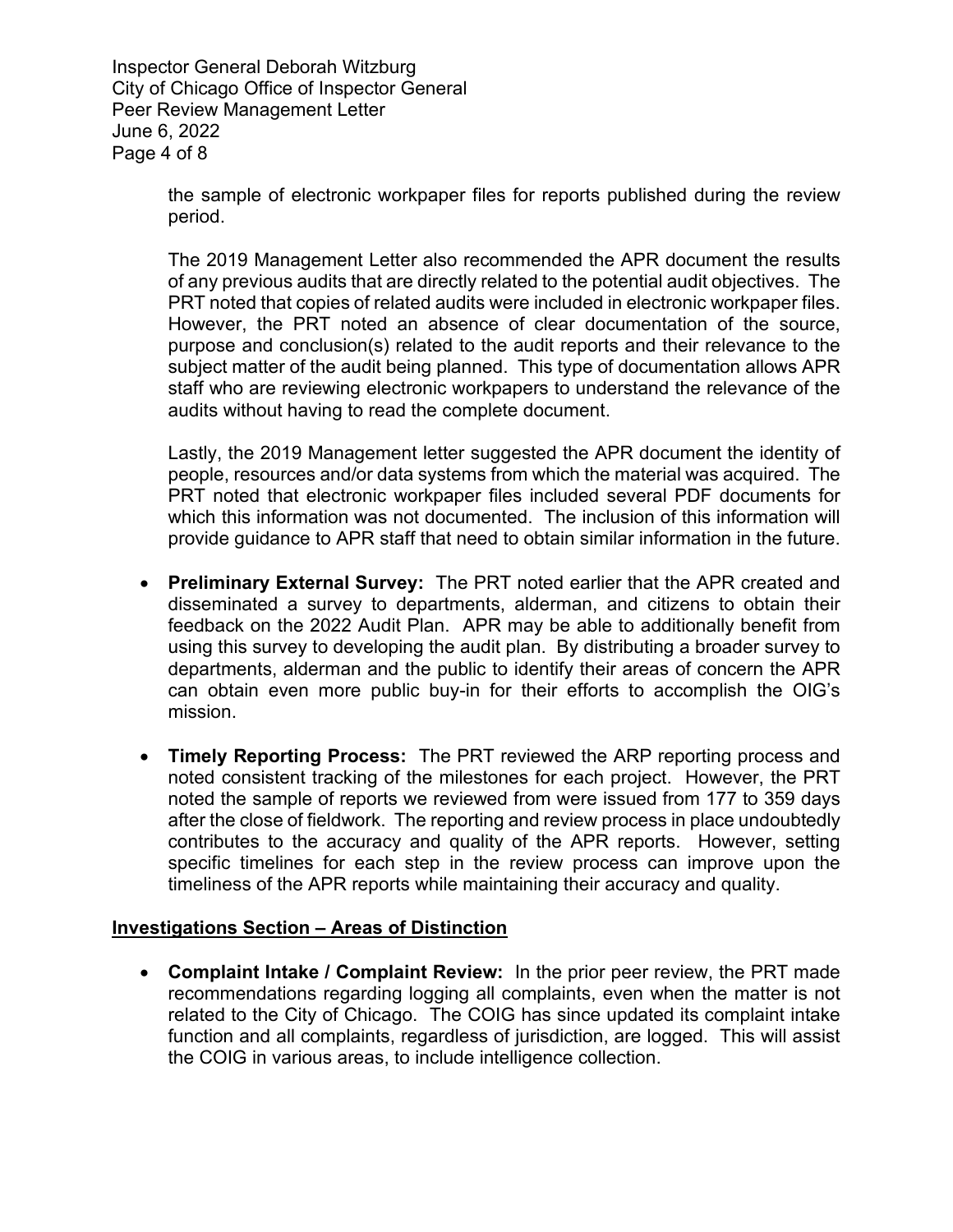Inspector General Deborah Witzburg City of Chicago Office of Inspector General Peer Review Management Letter June 6, 2022 Page 5 of 8

• **Stakeholder Relationships:** The PRT met with representatives from the City of Chicago General Counsel's Office and Cook County State's Attorney who provided positive feedback regarding their interaction with investigative staff, describing them as "collegial and professional." Stakeholders look forward to continuing their relationship with the new administration.

## **Investigations Section – Areas of Consideration**

• **Centralized Complaint Intake:** The COIG Complaint Intake function is currently housed within the Investigations Division. In Calendar Year 2021, Complaint Intake logged  $3,024$  complaints. When fully staffed<sup>1</sup>, the COIG Complaint Intake Specialist is responsible for logging all complaints in their electronic database. This is then coordinated with the assigned Chief Investigator, reviewed, and potentially assigned to an Investigator for any necessary follow-up (i.e., interviews, record reviews, etc.). The Complaint Intake Specialist, Chief Investigator, and Investigator all make a recommendation for disposition of the complaint. However, it is ultimately reviewed by the DIG for Investigations, and depending on the complaint, it is also reviewed by an Attorney(s), Senior Staff (of other Divisions), and the IG for a final decision. While the sheer volume of complaints received by the COIG is comparable for an agency of this size, the current review and assignment process is somewhat duplicative and burdensome.

The COIG would greatly benefit from having a centralized complaint intake section. The COIG should consider in its development of this section the following:

- $\circ$  Inclusion of sufficient staff solely responsible for receiving, reviewing, gathering additional information, etc. prior to assignment for investigation.
- o Eliminating the multi-level decision making process for all complaints.
- o Creating a documented triage approach which identifies singular points of responsibility for making final disposition decisions. For instance, the authority to open/close all complaints involving residency allegations can be made by the DIG; however, any complaints involving high profile cases must be staffed with a designated AIG Attorney for final disposition.
- o Similar complaint intake models, when used in agencies of this size, have helped to streamline the entire process and direct responsibilities appropriately.
- **Documentation:** The COIG currently uses an electronic database for case management purposes. While files contained all necessary elements, two items for consideration were reviewed:

<span id="page-4-0"></span><sup>&</sup>lt;sup>1</sup> It is noted that the COIG Complaint Intake function is currently handled by one staff member, with Investigative staff providing backup assistance.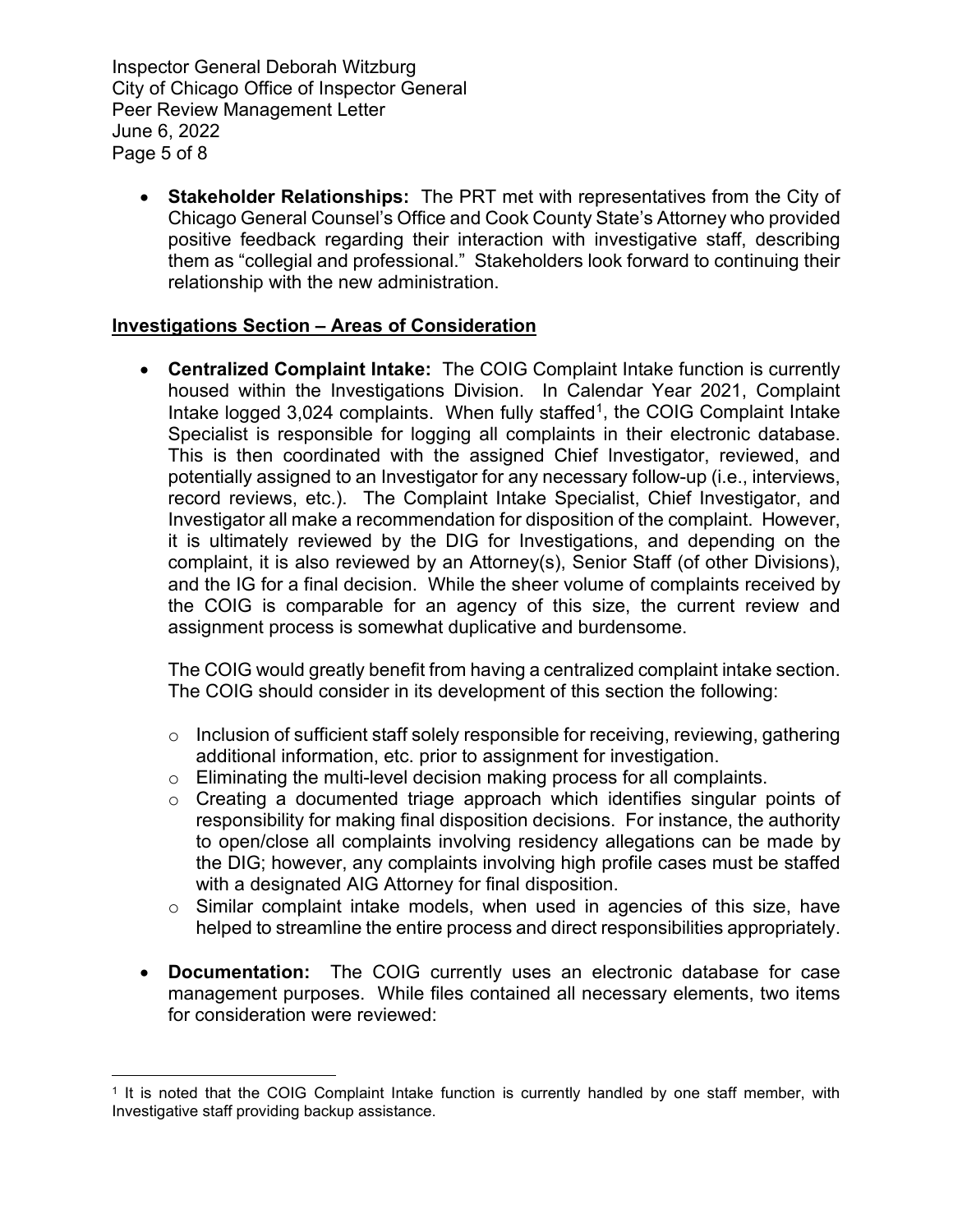Inspector General Deborah Witzburg City of Chicago Office of Inspector General Peer Review Management Letter June 6, 2022 Page 6 of 8

- o **Uniform Filing and Naming Conventions:** File storage and naming conventions were not always consistent amongst staff. The COIG should consider creating uniform standards for maintaining documents in its network drive and electronic database. This should also include uniform naming conventions.
- o **Journal Entries:** While the use of journal entries in the electronic database was created to document case events, it is not always used consistently amongst staff. The COIG should use its electronic database to its full potential and consider the required use of journal entries (case statuses) to track ongoing case milestones such as subpoenas being issued, document requests being made, attempts to locate, etc. Not only will this assist in case progression, but it will also keep necessary information readily available in situations such as case transfers, case reviews, law enforcement coordination, etc.
- **Timeliness:** The COIG has established timelines for ongoing meetings to review case statuses; however, it currently has no established timelines for completion of assigned investigations. While it is acknowledged that investigative cases cover a variety of disciplines and can range from simple to complex, the COIG should consider implementing timelines during the assignment phase for completion of an investigation. This should also include the ability to extend those timelines with justification and approval from management. Having established timelines will assist with case progression.

### **Public Safety Section – Areas of Distinction**

Public Safety: During the last review in 2019, the Public Safety section was a newly formed entity, and an informal assessment was performed concerning their policies and procedures. There were no areas of consideration noted.

• **Teamwork/Collaboration:** Employees within the Public Safety division are inspired and ready to do their job to ensure that their oversight mission is performed as intended. The section primarily performs oversight of the Chicago Police Department and to comply with the requirements of the Consent Decree. The oversight of the Consent Decree is a court-approved settlement that requires the Chicago Police Department (CPD) and the City of Chicago (the City) to reform training, policies, and practices in a number of important areas, such as use of force, community policing, impartial policing, training, accountability, officer wellness, data and information systems, and more. The Public Safety section work together, not only within their section, but with other COIG personnel in the audit and investigation divisions to ensure actions are thorough and complete. They also work with other entities within the city government using their professionalism to obtain the desired information for their actions.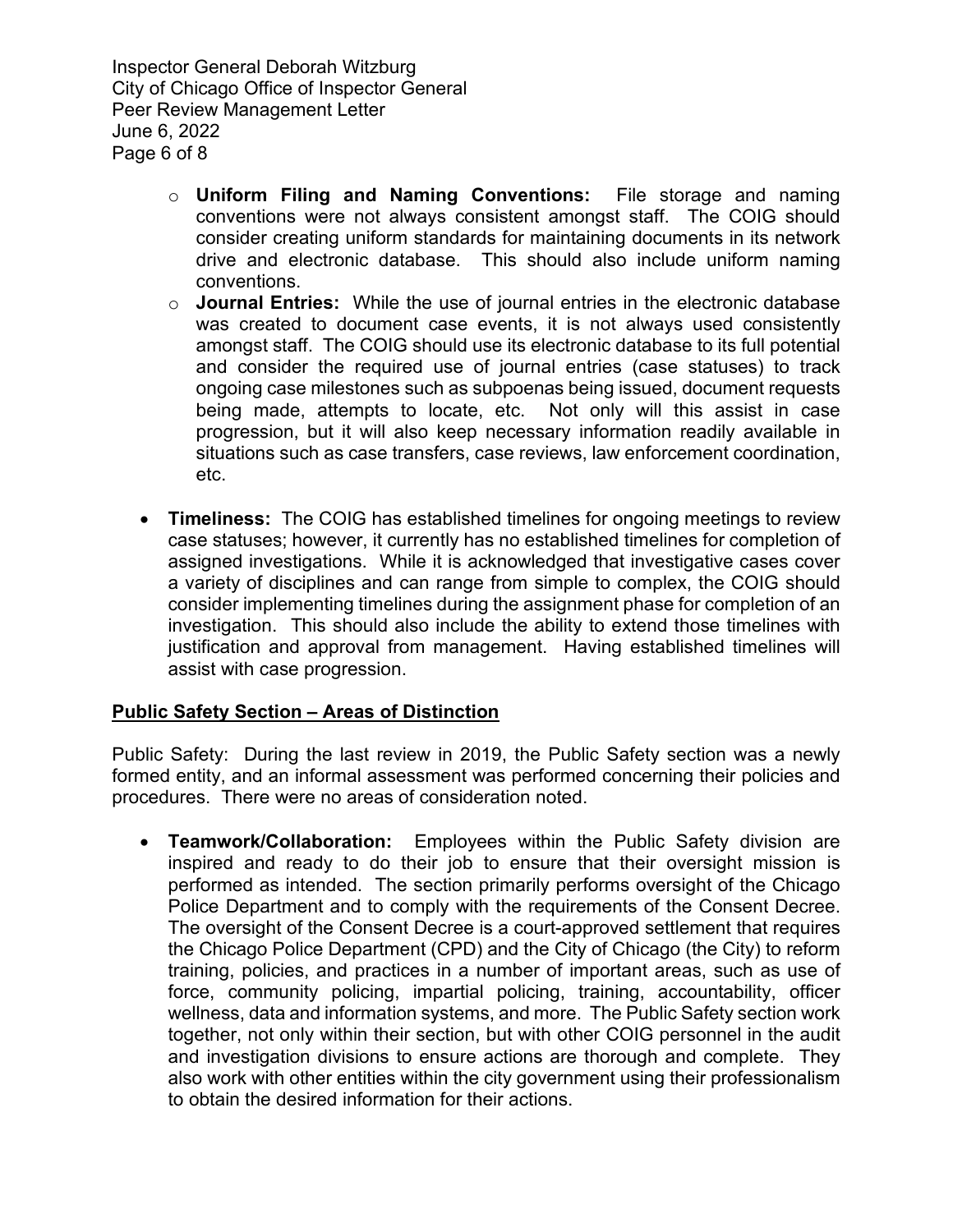Inspector General Deborah Witzburg City of Chicago Office of Inspector General Peer Review Management Letter June 6, 2022 Page 7 of 8

• **Published Reports:** The PRT reviewed 6 published actions/reports during the review period which were clear and concise, and continued to bring great recognition to the COIG. In reviewing the reports and associated documents, it was evident the section was new and as the more recent reports were published, they were more thorough and had better details and organization. External interviews by the PRT further substantiated the reports issued are well researched and findings are justified. The section now utilizes the CCM case management system for planning actions, documenting activity, and disposition, which is augmented by storing data in a secure COIG share drive. Information was wellorganized in digital files and allowed for tracking activity.

## **Public Safety Section – Areas of Consideration**

• The only area which may be improved would be the tracking of training, which has been discussed earlier in this report.

In conclusion, on behalf of the AIG, the PRT would like to commend you on leading an exemplary organization. The environment that the COIG operates in is both challenging and rewarding. The COIG is a large office with unique jurisdiction and responsibility unlike other local government inspector general offices. In addition to the normal challenges facing an office of inspector general, like the internal and external stakeholders, the local elected officials, and the numerous City of Chicago Departments, the COIG is tasked with overseeing a citywide Consent Decree. A task, which from the feedback received during the Peer Review, you do admirably. The PRT is grateful for the insightful learning experience. We hope that you find our comments helpful and we look forward to continuing to support four organization's needs in the future.

Please feel free to contact me or any member of the Peer Review Team if you have any questions.

Yours truly,

James Mazer,

PRT Leader, AIG Peer Review for City of Chicago Office of Inspector General, May 2022 Peer Review Committee, Association of Inspectors General

cc:

Flora Miller, Team Member, AIG Peer Review for City of Chicago Office of Inspector General, May 2022